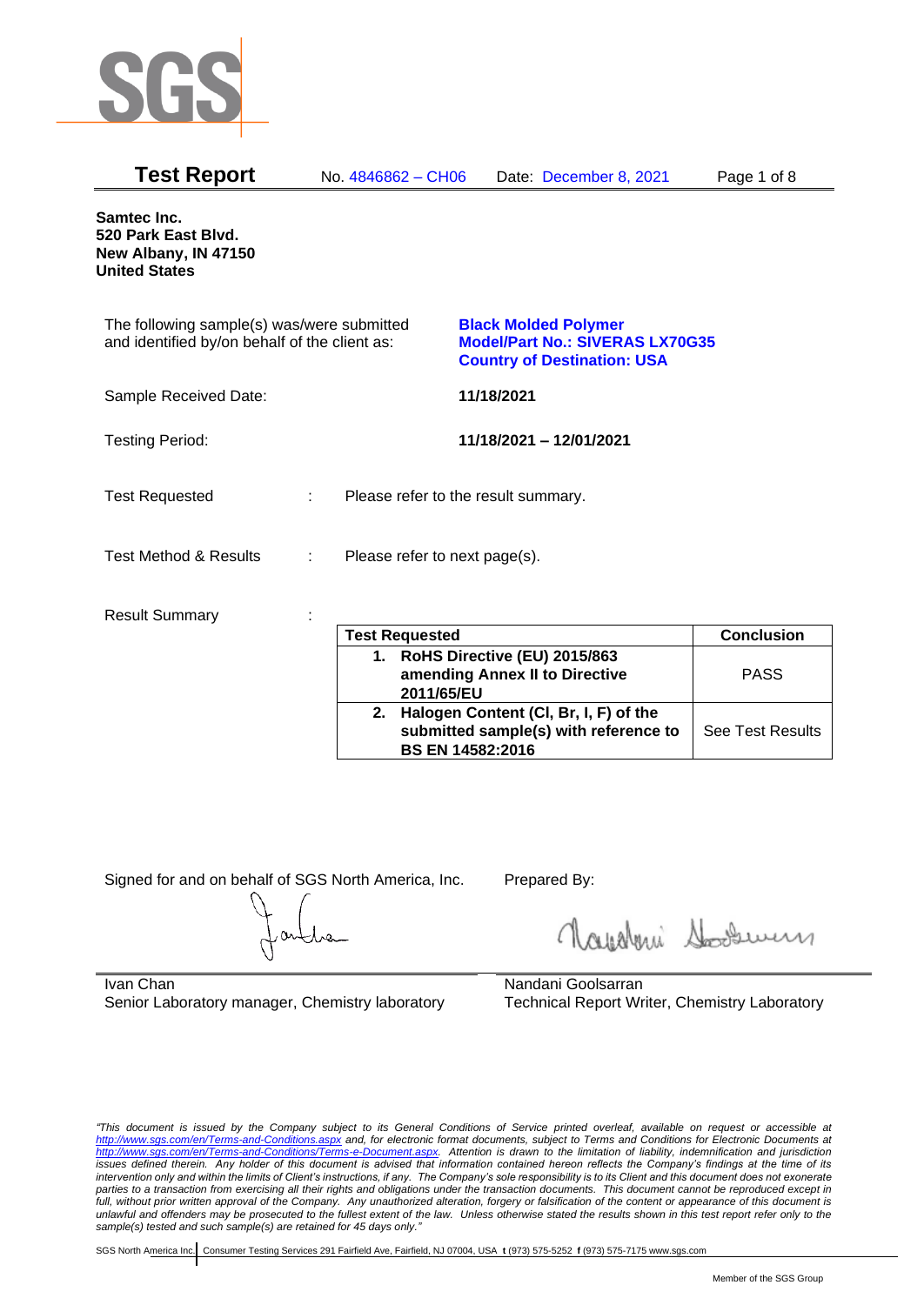

| <b>Test Report</b> | No. 4846862 – CH06 | Date: December 8, 2021 | Page 2 of 8 |
|--------------------|--------------------|------------------------|-------------|
|--------------------|--------------------|------------------------|-------------|

# **1. RoHS Directive (EU) 2015/863 amending Annex II to Directive 2011/65/EU**

## **Testing was done at an SGS Affiliate Laboratory:**

| Specimen | <b>SGS Sample ID</b>           | <b>Description</b> |  |
|----------|--------------------------------|--------------------|--|
| No.      |                                |                    |  |
|          | HKT21-058357.006 Black plastic |                    |  |

## Remarks :

(1)  $1 \text{ mg/kg} = 1 \text{ ppm} = 0.0001\%$ 

(2) MDL = Method Detection Limit

- $(3)$  ND = Not Detected  $($  < MDL)
- (4) "-" = Not Regulated
- Test Method : With reference to IEC 62321-4:2013+A1:2017, IEC62321-5:2013, IEC62321-7-2:2017, IEC62321-6:2015 and IEC62321-8:2017, analyzed by ICP-OES, UV-Vis and GC-MS. (Decision Rule: please refer to appendix 1: Category 1)

| $Test$ Item $(s)$            | Limit | Unit  | MDL            | 006       |
|------------------------------|-------|-------|----------------|-----------|
| Cadmium (Cd)                 | 100   | mg/kg | $\mathbf{2}$   | <b>ND</b> |
| Lead (Pb)                    | 1,000 | mg/kg | $\overline{2}$ | <b>ND</b> |
| Mercury (Hg)                 | 1,000 | mg/kg | $\overline{2}$ | <b>ND</b> |
| Hexavalent Chromium (Cr(VI)) | 1,000 | mg/kg | 8              | <b>ND</b> |
| Sum of PBBs                  | 1,000 | mg/kg |                | <b>ND</b> |
| Monobromobiphenyl            |       | mg/kg | 5              | <b>ND</b> |
| Dibromobiphenyl              |       | mg/kg | 5              | <b>ND</b> |
| Tribromobiphenyl             |       | mg/kg | 5              | <b>ND</b> |
| Tetrabromobiphenyl           |       | mg/kg | 5              | <b>ND</b> |
| Pentabromobiphenyl           |       | mg/kg | 5              | ND        |
| Hexabromobiphenyl            |       | mg/kg | 5              | <b>ND</b> |
| Heptabromobiphenyl           |       | mg/kg | 5              | <b>ND</b> |
| Octabromobiphenyl            |       | mg/kg | 5              | <b>ND</b> |
| Nonabromobiphenyl            |       | mg/kg | 5              | <b>ND</b> |
| Decabromobiphenyl            |       | mg/kg | 5              | <b>ND</b> |
| Sum of PBDEs                 | 1,000 | mg/kg |                | <b>ND</b> |
| Monobromodiphenyl ether      |       | mg/kg | 5              | <b>ND</b> |
| Dibromodiphenyl ether        |       | mg/kg | 5              | <b>ND</b> |
| Tribromodiphenyl ether       |       | mg/kg | 5              | <b>ND</b> |
| Tetrabromodiphenyl ether     |       | mg/kg | 5              | <b>ND</b> |
| Pentabromodiphenyl ether     |       | mg/kg | 5              | ΝD        |

*"This document is issued by the Company subject to its General Conditions of Service printed overleaf, available on request or accessible at <http://www.sgs.com/en/Terms-and-Conditions.aspx> and, for electronic format documents, subject to Terms and Conditions for Electronic Documents at [http://www.sgs.com/en/Terms-and-Conditions/Terms-e-Document.aspx.](http://www.sgs.com/en/Terms-and-Conditions/Terms-e-Document.aspx) Attention is drawn to the limitation of liability, indemnification and jurisdiction issues defined therein. Any holder of this document is advised that information contained hereon reflects the Company's findings at the time of its intervention only and within the limits of Client's instructions, if any. The Company's sole responsibility is to its Client and this document does not exonerate parties to a transaction from exercising all their rights and obligations under the transaction documents. This document cannot be reproduced except in full, without prior written approval of the Company. Any unauthorized alteration, forgery or falsification of the content or appearance of this document is unlawful and offenders may be prosecuted to the fullest extent of the law. Unless otherwise stated the results shown in this test report refer only to the sample(s) tested and such sample(s) are retained for 45 days only."*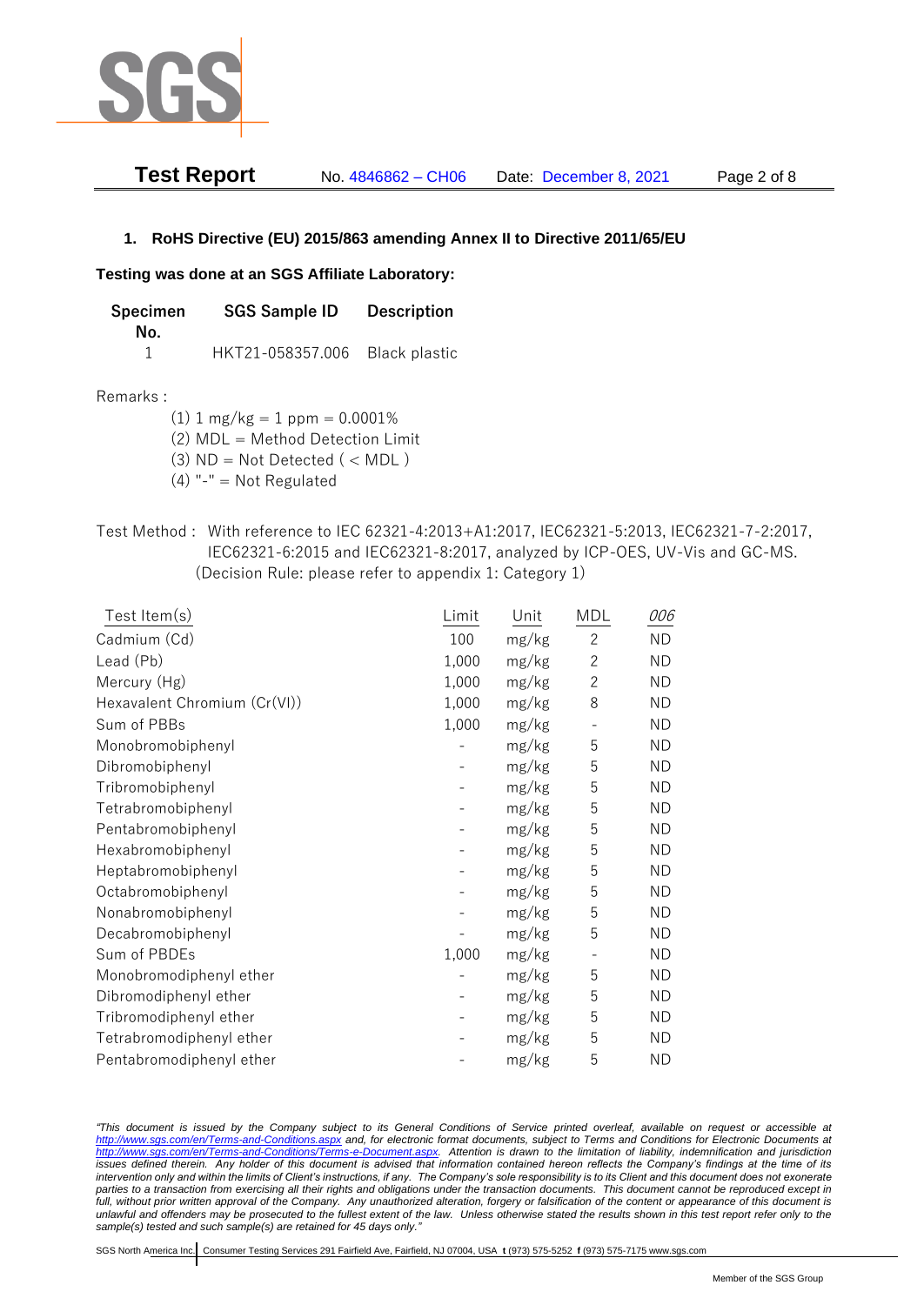

| <b>Test Report</b>                  | No. 4846862 - CH06       | Date: December 8, 2021 |     |           | Page 3 of 8 |  |
|-------------------------------------|--------------------------|------------------------|-----|-----------|-------------|--|
|                                     |                          |                        |     |           |             |  |
| Test Item $(s)$                     | Limit                    | Unit                   | MDL | 006       |             |  |
| Hexabromodiphenyl ether             |                          | mg/kg                  | 5   | <b>ND</b> |             |  |
| Heptabromodiphenyl ether            | -                        | mg/kg                  | 5   | ΝD        |             |  |
| Octabromodiphenyl ether             | $\overline{\phantom{a}}$ | mg/kg                  | 5   | ND        |             |  |
| Nonabromodiphenyl ether             | $\overline{\phantom{a}}$ | mg/kg                  | 5   | <b>ND</b> |             |  |
| Decabromodiphenyl ether             |                          | mg/kg                  | 5   | ND        |             |  |
| Dibutyl Phthalate (DBP)             | 1,000                    | mg/kg                  | 50  | ΝD        |             |  |
| Benzylbutyl Phthalate (BBP)         | 1,000                    | mg/kg                  | 50  | ND        |             |  |
| Bis-(2-ethylhexyl) Phthalate (DEHP) | 1,000                    | mg/kg                  | 50  | ND        |             |  |
| Diisobutyl Phthalate (DIBP)         | 1,000                    | mg/kg                  | 50  | ΝD        |             |  |

Notes :

(1) The maximum permissible limit is quoted from RoHS Directive (EU) 2015/863. IEC 62321 series is equivalent to EN 62321 series [http://www.cenelec.eu/dyn/www/f?p=104:30:1742232870351101::::FSP\\_ORG\\_ID,FSP\\_LANG\\_](http://www.cenelec.eu/dyn/www/f?p=104:30:1742232870351101::::FSP_ORG_ID,FSP_LANG_ID:1258637,25) [ID:1258637,25](http://www.cenelec.eu/dyn/www/f?p=104:30:1742232870351101::::FSP_ORG_ID,FSP_LANG_ID:1258637,25)

# **2. Halogen**

# **Testing was done at an SGS Affiliate Laboratory:**

Test Method : With reference to EN 14582:2016, analysis was performed by IC.

| Test Item $(s)$ | Limit                    | Unit  | MDL | 006 |
|-----------------|--------------------------|-------|-----|-----|
| Fluorine (F)    | $\overline{\phantom{0}}$ | mg/kg | 50  | ΝD  |
| Chlorine (CI)   | $\overline{\phantom{0}}$ | mg/kg | 50  | ND. |
| Bromine (Br)    | $\qquad \qquad -$        | mg/kg | 50  | ND. |
| lodine (I)      | -                        | mg/kg | 50  | ΝD  |
|                 |                          |       |     |     |

Notes :

(1) The measurement report of the expanded uncertainty with confident level 95% by coverage factor k=2, is 20% for each analyte of Fluorine, Chlorine, Bromine and Iodine.

*<sup>&</sup>quot;This document is issued by the Company subject to its General Conditions of Service printed overleaf, available on request or accessible at <http://www.sgs.com/en/Terms-and-Conditions.aspx> and, for electronic format documents, subject to Terms and Conditions for Electronic Documents at [http://www.sgs.com/en/Terms-and-Conditions/Terms-e-Document.aspx.](http://www.sgs.com/en/Terms-and-Conditions/Terms-e-Document.aspx) Attention is drawn to the limitation of liability, indemnification and jurisdiction issues defined therein. Any holder of this document is advised that information contained hereon reflects the Company's findings at the time of its intervention only and within the limits of Client's instructions, if any. The Company's sole responsibility is to its Client and this document does not exonerate parties to a transaction from exercising all their rights and obligations under the transaction documents. This document cannot be reproduced except in full, without prior written approval of the Company. Any unauthorized alteration, forgery or falsification of the content or appearance of this document is unlawful and offenders may be prosecuted to the fullest extent of the law. Unless otherwise stated the results shown in this test report refer only to the sample(s) tested and such sample(s) are retained for 45 days only."*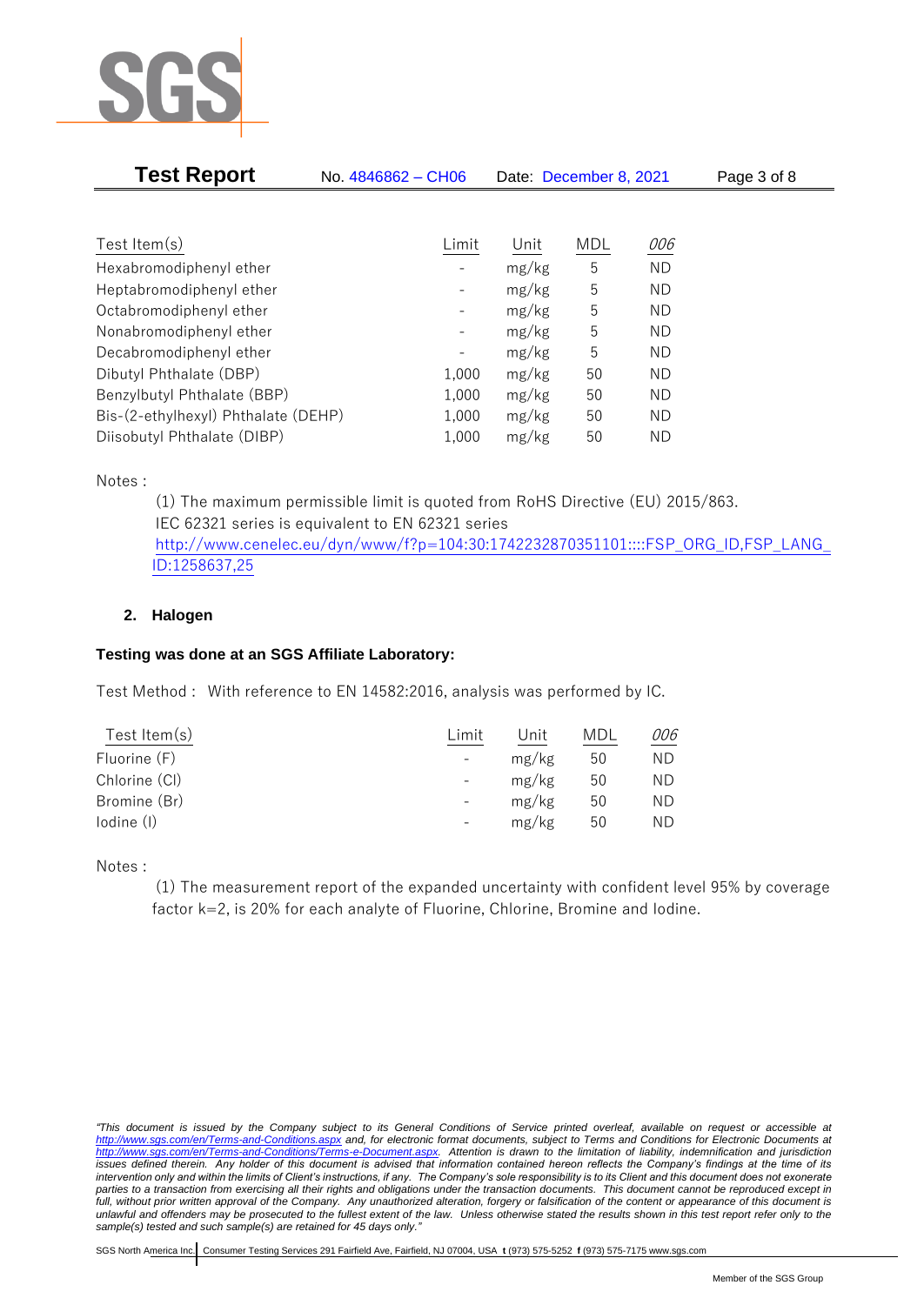

### Appendix 1

| Category                | Decision Rule Statement                                                                                                                                                                                                                                                                                                                                                                                                                                                                                                                                                                                                                                                                                                                                                                                                                                                                                                                                                                                                                                                                                                                                                                                                                                                                                                                                                                                                                                                                                                  |
|-------------------------|--------------------------------------------------------------------------------------------------------------------------------------------------------------------------------------------------------------------------------------------------------------------------------------------------------------------------------------------------------------------------------------------------------------------------------------------------------------------------------------------------------------------------------------------------------------------------------------------------------------------------------------------------------------------------------------------------------------------------------------------------------------------------------------------------------------------------------------------------------------------------------------------------------------------------------------------------------------------------------------------------------------------------------------------------------------------------------------------------------------------------------------------------------------------------------------------------------------------------------------------------------------------------------------------------------------------------------------------------------------------------------------------------------------------------------------------------------------------------------------------------------------------------|
| 1                       | The decision rule for conformity reporting is based on the non-binary statement with quard band (is<br>equal to the expanded measurement uncertainty with a 95% coverage probability, w = U95) in<br>ILAC-G8:09/2019 Clause 4.2.3.<br>"Pass - the measured value is within (or below / above) the acceptance limit, where the<br>A.<br>acceptance limit is below / above to the quard band." or "Pass - The measured values were<br>observed in tolerance at the points tested. The specific false accept risk is up to 2.5%.".<br><b>B</b><br>"Conditional Pass - The measured values were observed in tolerance at the points tested.<br>However, a portion of the expanded measurement uncertainty intervals about one or more<br>measured values exceeded / out of tolerance. When the measured result is close to the<br>tolerance, the specific false accept risk is up to 50%.".<br>C.<br>"Conditional Fail - One or more measured values were observed out of tolerance at the<br>points tested. However, a portion of the expanded measurement uncertainty intervals about<br>one or more measured values were in tolerance. When the measured result is close to the<br>tolerance, the specific false reject risk is up to 50%.".<br>"Fail - the measured value is out of (or below / above) the tolerance limit added / subtracted<br>D.<br>to the quard band." or "Fail - One or more measured values were observed out of tolerance<br>at the points tested". The specific false reject risk is up to 2.5%. |
| $\overline{2}$          | The decision rule for conformity reporting is based on BS EN 1811:2011+A1:2015: Reference test<br>method for release of nickel from all post assemblies which are inserted into pierced parts of the<br>human body and articles intended to come into direct and prolonged contact with the skin in<br>Section 9.2 interpretation of results.                                                                                                                                                                                                                                                                                                                                                                                                                                                                                                                                                                                                                                                                                                                                                                                                                                                                                                                                                                                                                                                                                                                                                                            |
| $\overline{3}$          | The decision rule for conformity reporting is based on the general consideration of simple<br>acceptance as stated in ISO/IEC Guide 98-3: "Uncertainty of measurement - Part 3: Guide to the<br>expression of uncertainty in measurement (GUM 1995)", and more specifically for analytical<br>measurements to the EURACHEM/CITAC Guide 2012 "Quantifying Uncertainty in Analytical<br>Measurement "                                                                                                                                                                                                                                                                                                                                                                                                                                                                                                                                                                                                                                                                                                                                                                                                                                                                                                                                                                                                                                                                                                                      |
| 4                       | The decision rule for conformity reporting is according to the IEC 62321-7-1 Edition 1.0 2015-09<br>Section 7: Table 1-(comparison to standard and interpretation of result)                                                                                                                                                                                                                                                                                                                                                                                                                                                                                                                                                                                                                                                                                                                                                                                                                                                                                                                                                                                                                                                                                                                                                                                                                                                                                                                                             |
| $\overline{5}$          | The decision rule for conformity reporting is according to the IEC 62321-3-1 Edition 1.0 2013-06<br>Annex A.3 interpretation of result.                                                                                                                                                                                                                                                                                                                                                                                                                                                                                                                                                                                                                                                                                                                                                                                                                                                                                                                                                                                                                                                                                                                                                                                                                                                                                                                                                                                  |
| 6                       | The decision rule for conformity reporting is according to the GB/T 26125-2011 Annex A to H                                                                                                                                                                                                                                                                                                                                                                                                                                                                                                                                                                                                                                                                                                                                                                                                                                                                                                                                                                                                                                                                                                                                                                                                                                                                                                                                                                                                                              |
| 7                       | The decision rule for conformity reporting is according to the requested specification or standard<br>(ASTM F963-17 section 4.3.5)                                                                                                                                                                                                                                                                                                                                                                                                                                                                                                                                                                                                                                                                                                                                                                                                                                                                                                                                                                                                                                                                                                                                                                                                                                                                                                                                                                                       |
| $\overline{\mathbf{8}}$ | The decision rule for conformity reporting is according to the requested specification or standard<br>(AS/NZS ISO 8124 Part 3 section 4.2)                                                                                                                                                                                                                                                                                                                                                                                                                                                                                                                                                                                                                                                                                                                                                                                                                                                                                                                                                                                                                                                                                                                                                                                                                                                                                                                                                                               |
| Remark                  | If the decision rule is not feasible to be used and the uncertainty of the result is able to be provided.<br>the uncertainty range of the result will be shown in the report. Otherwise, only result will be shown<br>in the report.                                                                                                                                                                                                                                                                                                                                                                                                                                                                                                                                                                                                                                                                                                                                                                                                                                                                                                                                                                                                                                                                                                                                                                                                                                                                                     |

*"This document is issued by the Company subject to its General Conditions of Service printed overleaf, available on request or accessible at <http://www.sgs.com/en/Terms-and-Conditions.aspx> and, for electronic format documents, subject to Terms and Conditions for Electronic Documents at [http://www.sgs.com/en/Terms-and-Conditions/Terms-e-Document.aspx.](http://www.sgs.com/en/Terms-and-Conditions/Terms-e-Document.aspx) Attention is drawn to the limitation of liability, indemnification and jurisdiction issues defined therein. Any holder of this document is advised that information contained hereon reflects the Company's findings at the time of its intervention only and within the limits of Client's instructions, if any. The Company's sole responsibility is to its Client and this document does not exonerate parties to a transaction from exercising all their rights and obligations under the transaction documents. This document cannot be reproduced except in full, without prior written approval of the Company. Any unauthorized alteration, forgery or falsification of the content or appearance of this document is unlawful and offenders may be prosecuted to the fullest extent of the law. Unless otherwise stated the results shown in this test report refer only to the sample(s) tested and such sample(s) are retained for 45 days only."*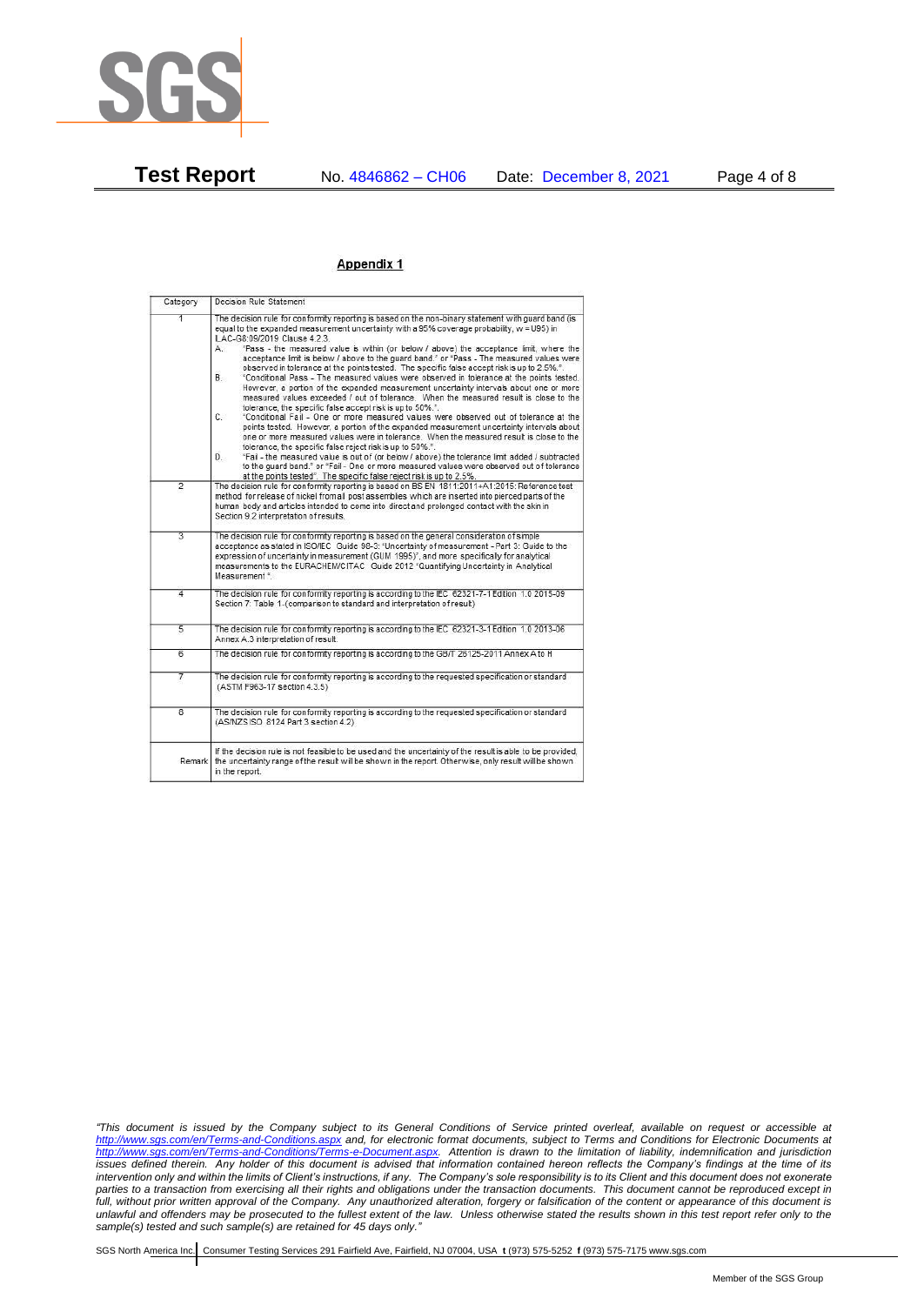

| <b>Test Report</b> | No. 4846862 - CH06 | Date: December 8, 2021 | Page 5 of 8 |
|--------------------|--------------------|------------------------|-------------|
|--------------------|--------------------|------------------------|-------------|

Flowchart:



Note : 1) Boiling water test method was also performed for the analysis of Cr (VI) in metal sample. 2) The polymeric samples were dissolved totally by pre-conditioning method according to above flow chat for Cd, Pb and Hg contents analysis

| Operator:      | Chiu Kan Yuen/ Tang Koon Pang (Acid digestion) |  |
|----------------|------------------------------------------------|--|
|                | Chiu Kan Yuen (Dry Ashing)                     |  |
|                | Nick Liu (Hexavalent Chromium)                 |  |
|                | Kent Wan (PBBs and PBDEs)                      |  |
| Section Chief: | Chan Chun Kit, Dickson                         |  |

*"This document is issued by the Company subject to its General Conditions of Service printed overleaf, available on request or accessible at <http://www.sgs.com/en/Terms-and-Conditions.aspx> and, for electronic format documents, subject to Terms and Conditions for Electronic Documents at [http://www.sgs.com/en/Terms-and-Conditions/Terms-e-Document.aspx.](http://www.sgs.com/en/Terms-and-Conditions/Terms-e-Document.aspx) Attention is drawn to the limitation of liability, indemnification and jurisdiction issues defined therein. Any holder of this document is advised that information contained hereon reflects the Company's findings at the time of its intervention only and within the limits of Client's instructions, if any. The Company's sole responsibility is to its Client and this document does not exonerate*  parties to a transaction from exercising all their rights and obligations under the transaction documents. This document cannot be reproduced except in *full, without prior written approval of the Company. Any unauthorized alteration, forgery or falsification of the content or appearance of this document is unlawful and offenders may be prosecuted to the fullest extent of the law. Unless otherwise stated the results shown in this test report refer only to the sample(s) tested and such sample(s) are retained for 45 days only."*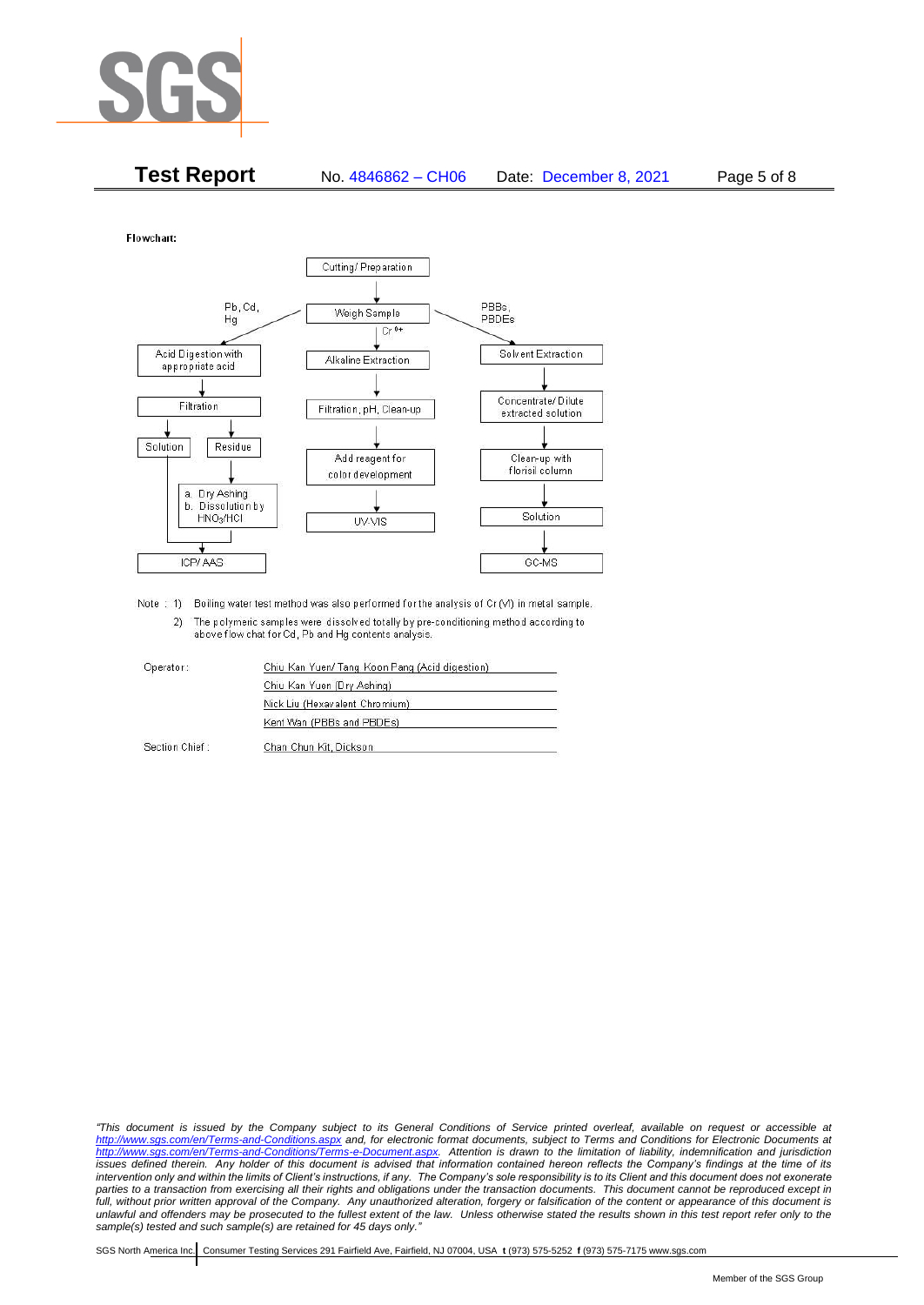

# **Test Report** No. 4846862 – CH06 Date: December 8, 2021 Page 6 of 8

#### **Flowchart for Phthalates measurement**

Method: IEC 62321-8:2017



Tested by Checked by Lumpy Lee Edmund Kwan

*"This document is issued by the Company subject to its General Conditions of Service printed overleaf, available on request or accessible at <http://www.sgs.com/en/Terms-and-Conditions.aspx> and, for electronic format documents, subject to Terms and Conditions for Electronic Documents at [http://www.sgs.com/en/Terms-and-Conditions/Terms-e-Document.aspx.](http://www.sgs.com/en/Terms-and-Conditions/Terms-e-Document.aspx) Attention is drawn to the limitation of liability, indemnification and jurisdiction issues defined therein. Any holder of this document is advised that information contained hereon reflects the Company's findings at the time of its intervention only and within the limits of Client's instructions, if any. The Company's sole responsibility is to its Client and this document does not exonerate*  parties to a transaction from exercising all their rights and obligations under the transaction documents. This document cannot be reproduced except in *full, without prior written approval of the Company. Any unauthorized alteration, forgery or falsification of the content or appearance of this document is unlawful and offenders may be prosecuted to the fullest extent of the law. Unless otherwise stated the results shown in this test report refer only to the sample(s) tested and such sample(s) are retained for 45 days only."*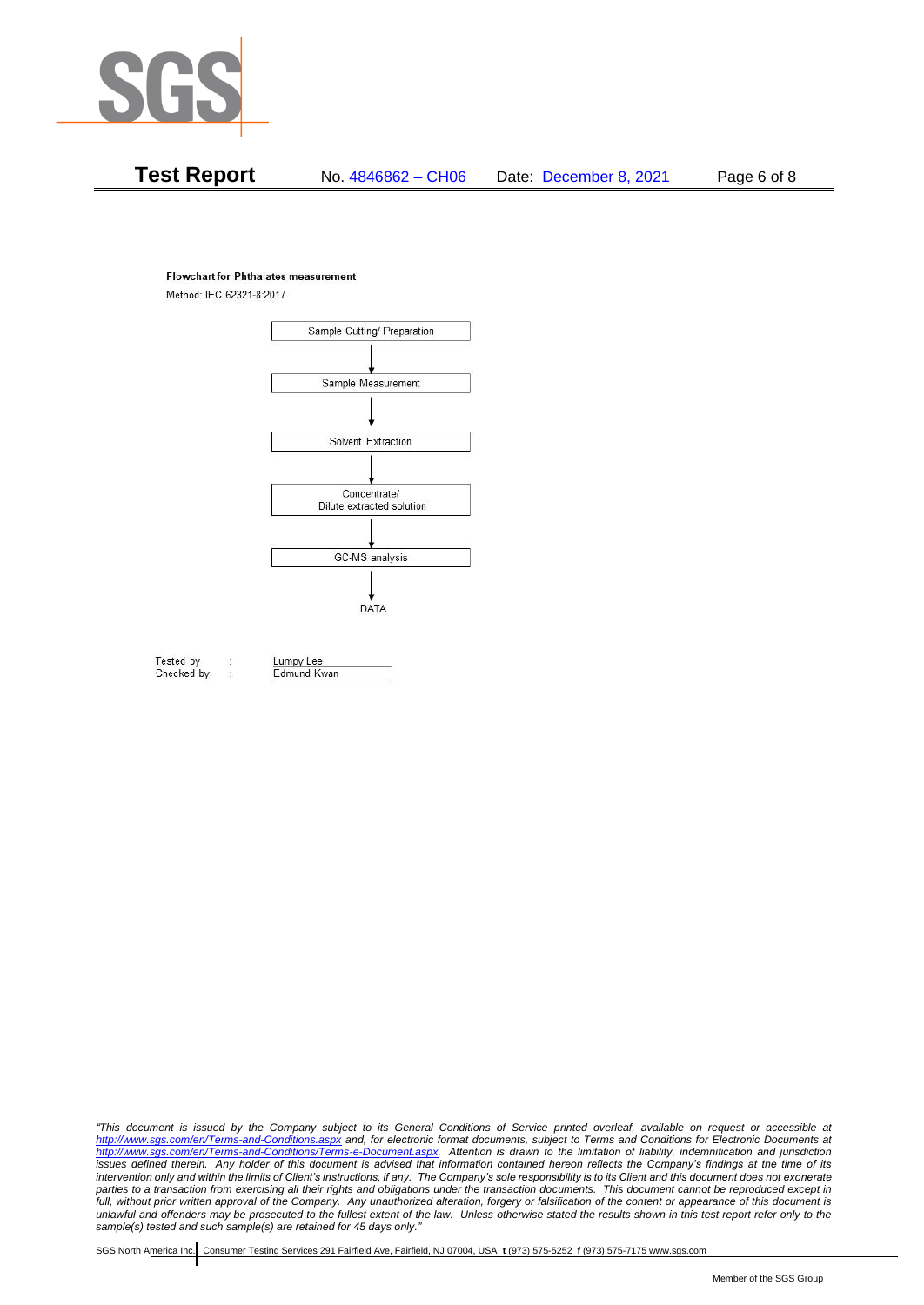

# **Test Report** No. 4846862 – CH06 Date: December 8, 2021 Page 7 of 8

## **Flowchart for Halogen Free Test**

Method: BS EN14582:2016



Operator: Supervisor: Tang Ying Sam Chan Chun Kit (Dickson)

*"This document is issued by the Company subject to its General Conditions of Service printed overleaf, available on request or accessible at <http://www.sgs.com/en/Terms-and-Conditions.aspx> and, for electronic format documents, subject to Terms and Conditions for Electronic Documents at [http://www.sgs.com/en/Terms-and-Conditions/Terms-e-Document.aspx.](http://www.sgs.com/en/Terms-and-Conditions/Terms-e-Document.aspx) Attention is drawn to the limitation of liability, indemnification and jurisdiction issues defined therein. Any holder of this document is advised that information contained hereon reflects the Company's findings at the time of its intervention only and within the limits of Client's instructions, if any. The Company's sole responsibility is to its Client and this document does not exonerate*  parties to a transaction from exercising all their rights and obligations under the transaction documents. This document cannot be reproduced except in *full, without prior written approval of the Company. Any unauthorized alteration, forgery or falsification of the content or appearance of this document is unlawful and offenders may be prosecuted to the fullest extent of the law. Unless otherwise stated the results shown in this test report refer only to the sample(s) tested and such sample(s) are retained for 45 days only."*